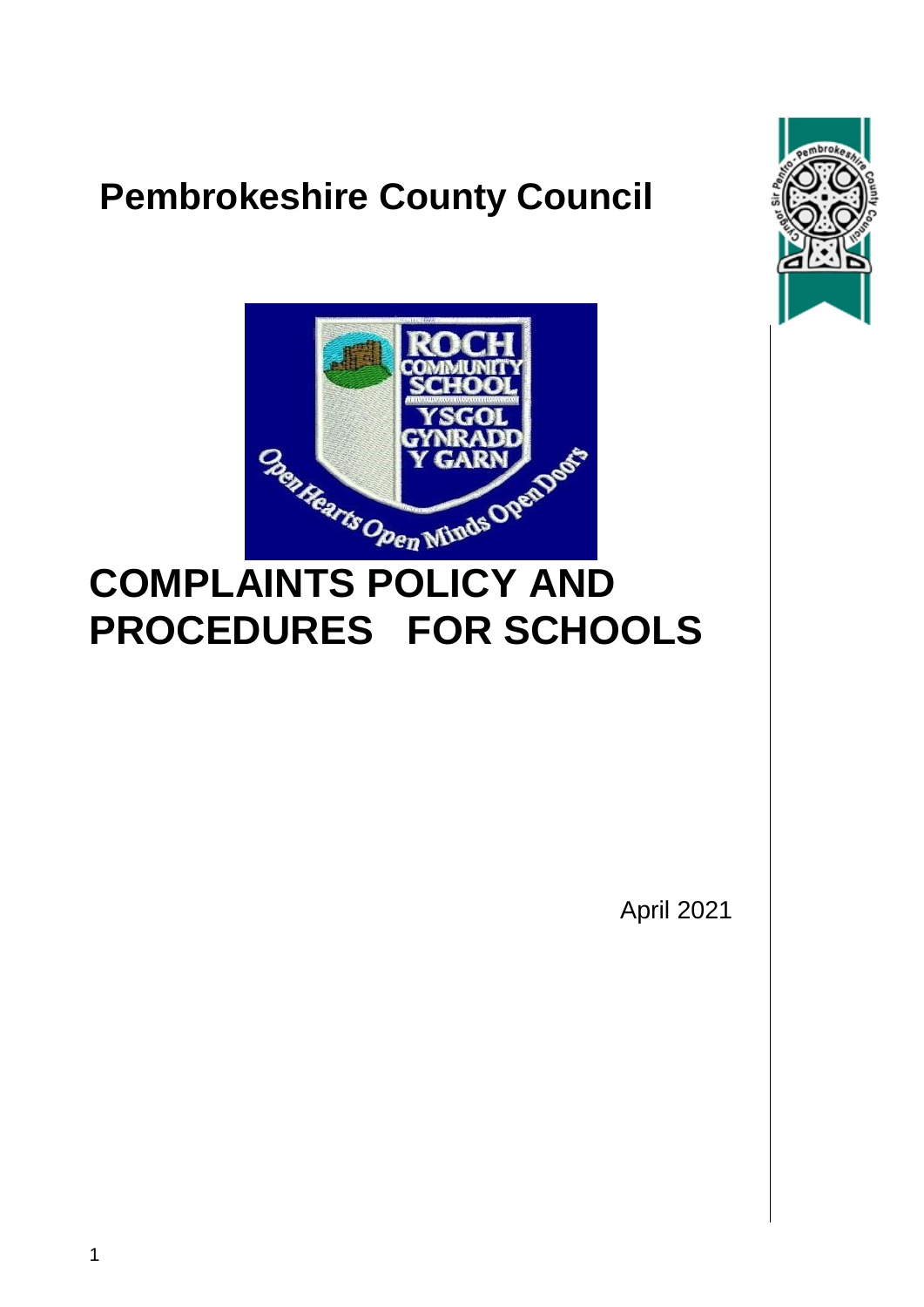## **Complaints Procedures Roch CP School Policy**

## **Introduction**

**This school has a clear policy for dealing with complaints. When a person raises a concern or complaint with us, we will look into it and deal with it in a fair and suitable way.** 

**When the person making the complaint is a pupil, we have extra procedures to help them with the complaints process. These are shown in this policy.**

**A Complaint** is when you are dissatisfied with:

- the services or facilities provided by the school
- the behaviour or actions of teachers and others working in the school
- the behaviour or actions of pupils
- the behaviour or actions of the governing body.

**A Complaint** is not a concern relating to:

- $\blacksquare$  the curriculum
- **sex education**
- special educational needs provision
- **•** religious worship
- **school admissions or exclusions**
- **staff grievance, disciplinary and capability concerns**
- child protection issues.

These are all covered by separate procedures. We will give you copies of these procedures if you ask for them.

#### **We will respond to all concerns and complaints in a consistent way. We will:**

- **EXECT** listen to your complaint and make sure we understand the problem
- **EXEDEE investigate the complaint to find out exactly what happened**
- speak to, and if necessary meet with, people involved in the complaint so that we have all the facts
- **IDOM** at all the evidence and then decide on a fair and acceptable solution to the problem
- **EXT** let you know how we have resolved the problem, either verbally or in writing.

Different complaints need different responses. Whenever we can, we will respond to your complaint quickly and informally and give you a verbal response. But if your complaint is more serious or complicated we will need more time to investigate it, and we will usually give you a written response. We will tell you how long we expect this process to take. If there are any delays in the process we will let you know.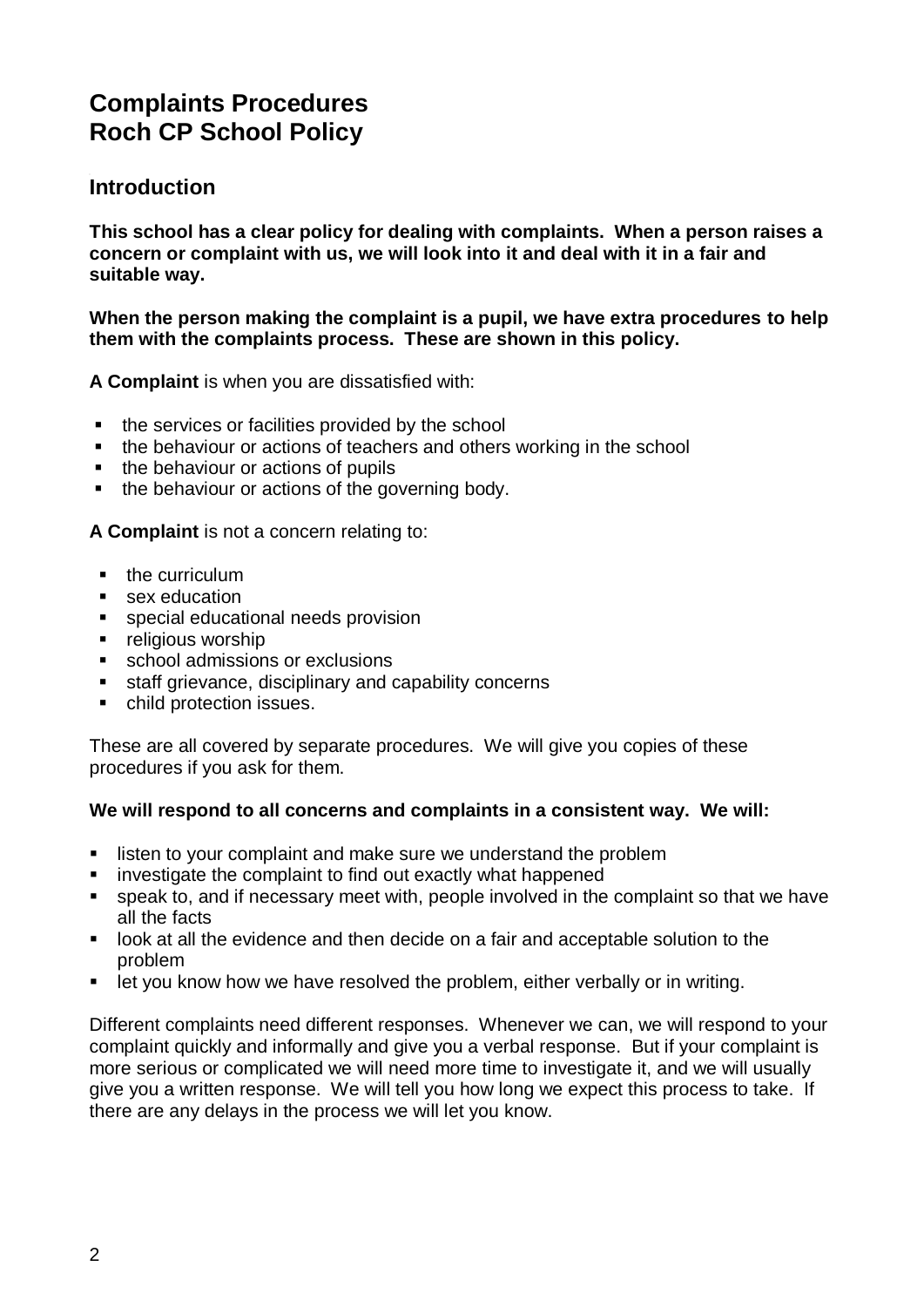#### **Retention Guidelines**

**We will keep a record of every complaint, our investigation and how the problem was resolved for seven years. The outcome of complaints is reported to the governing body each term.** 

**If the complaint involves negligence, we will keep a record of the complaint, our investigation and how the problem was resolved for 16 years.** 

**If the complaint involves child protection or safeguarding issues, we will keep a record of the complaint, our investigation and how the problem was resolved for 40 years.**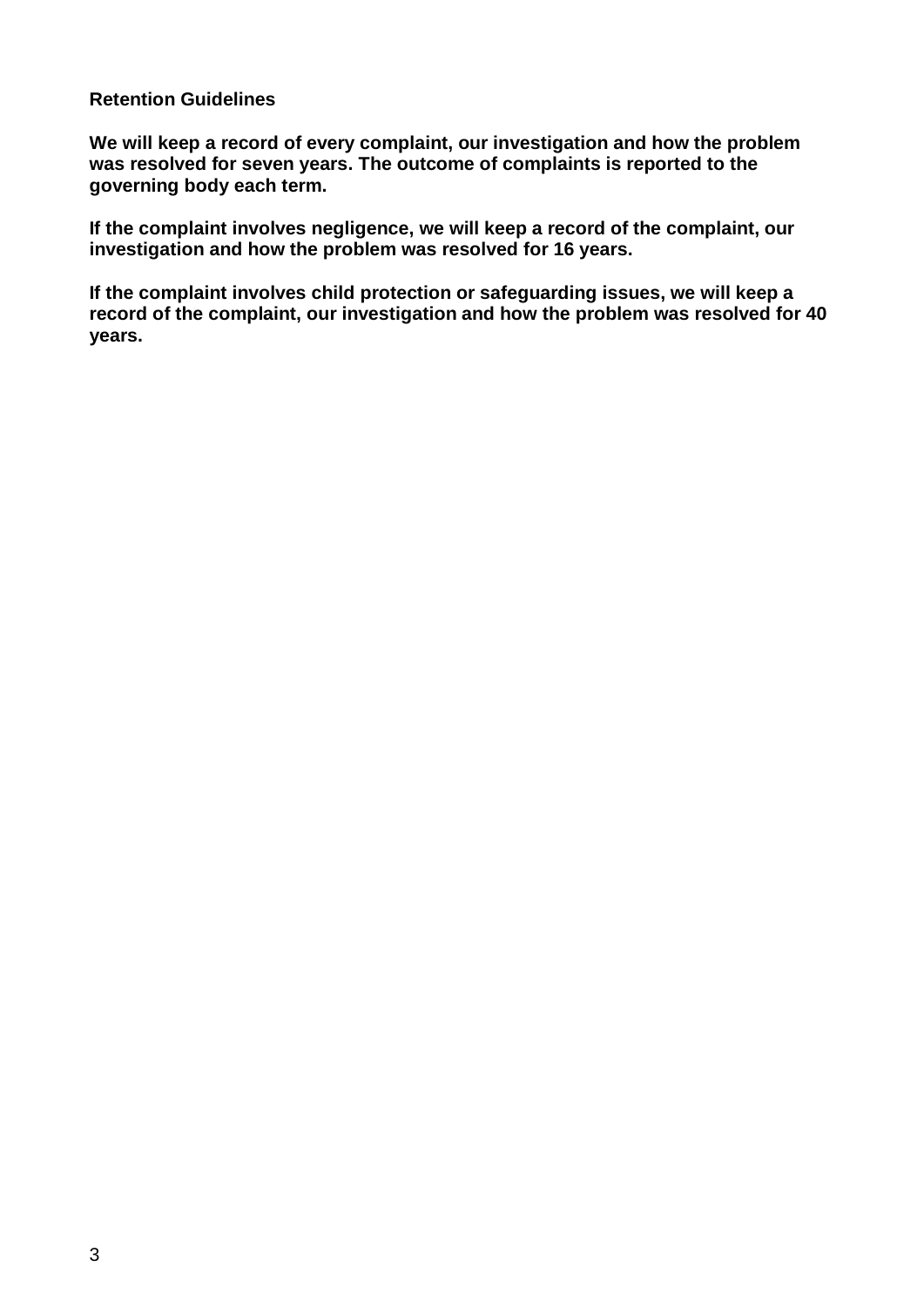## **The Complaints Process**

Our complaints process has three stages:

| <b>Stage A</b> | - Informal                           |
|----------------|--------------------------------------|
| Stage B        | - Formal Complaint to Headteacher    |
| Stage C        | - Formal Complaint to Governing Body |

You should normally start at stage A – we hope to resolve the majority of concerns or complaints in this informal way. But if your complaint is more serious then you can go straight to stages B or C.

## **Stage A - Informal**

Concerns or complaints can often be sorted out quickly by the first staff member you speak to. This might be a class, subject or form teacher, head of year or other senior person. Normally we would expect you to raise your issue within 10 school days of any incident.

### **1. Raise your concern with a staff member, either verbally or in writing.**

*Parents: please follow our normal school procedures for contacting the staff member Pupils: you can contact your form tutor / class teacher or a member of staff chosen to deal with pupil concerns (as appropriate for the school). We will usually want to make sure you have also told your parents about your concerns.*

- **2. Your complaint will be investigated and quickly resolved if possible. If your complaint is covered by any existing school policies we will try to resolve it using the solutions set out in these policies. We will tell you which policy applies. If you need a copy of any policy please ask us for one.**
	- *Pupils: if your complaint is about something that affects many pupils we might suggest taking it to the school council. Any resolution would then benefit everyone.*
- **3. We will give you a response to your complaint, either verbal or written, within 10 school days. If there is a delay we will tell you.**

#### **4. We will keep a written record of the complaint and how it was resolved.**

If we cannot resolve your complaint, or you are not happy with our response, you can progress your complaint to the next stage.

*Pupils: Your complaint will only progress with your agreement. Your form tutor / class teacher / member of staff chosen to deal with pupil concerns will explain what happens in the next stage to you. You can have help to present your complaint if you want it. We will tell you about the different types of help there are and you can choose which to use.*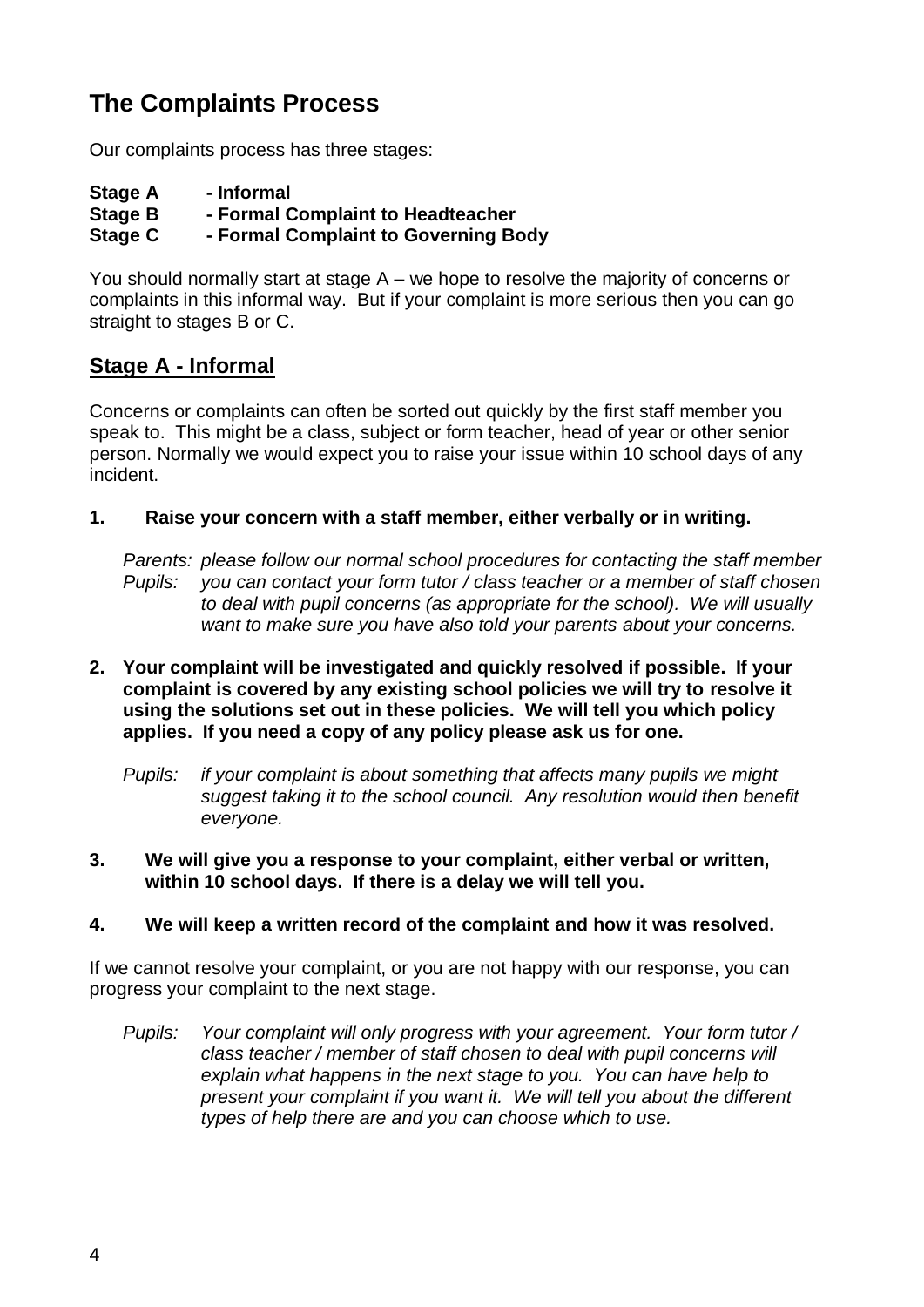## **Stage B - Formal Complaint to Headteacher**

If we fail to resolve your complaint at stage A, or your complaint is more serious, parents can make a formal complaint to the headteacher in writing, or pupils can speak to the Head about it. We would expect you to aim to do this within five school days of receiving a response to your concern under Stage A of the process, as it is in everyone's interest to resolve a complaint as soon as possible.

If you complain directly to the headteacher without raising your concern with a staff member first, the headteacher may decide that your complaint could be dealt with informally using the stage A process. They will refer your complaint to a suitable member of staff to deal with and tell you they have done this.

#### **1. Raise your complaint in writing to the headteacher.**

- *Parents: Your letter should explain what your complaint is about. If we could not resolve your complaint at stage A, or you were not happy with our response, you should tell us what you are looking for as the outcome.*
- *Pupils: You can talk to the headteacher about your complaint instead of writing it down. You can have someone with you for support at this meeting. We will write down everything you say, and you will be asked to read, agree and sign this record to make sure it correctly sets out your complaint. We will give you a copy of the record. The headteacher will ask you what you are looking for as a solution or outcome to the problem. They will also let you know how it will be investigated.*
- **2. The headteacher will acknowledge receipt of your complaint in writing. They will let you know by when you should receive a response – usually within 10 school days.**
	- *Pupils: If you talk to the headteacher about your complaint in step 1 then we will not need to give you a written acknowledgement. The headteacher will have given you a response time at this meeting.*
- **3. The headteacher will investigate your complaint. This will usually include having a meeting with those involved. If you are asked to a meeting then you can bring a relative, friend, advocate or other person with you for support. However we will expect you to speak and to answer questions; it is not for your companion to do that on your behalf. The headteacher may also choose to have another person present as a witness to what is discussed.**

*Pupils: The headteacher may not need to have a meeting with you if you already met in step 1.*

- **4. The headteacher will keep a record of all meetings and discussions and the outcome of these.**
- **5. Once the investigation is complete, the headteacher will give you a written response to your complaint, normally within 10 days of completion.**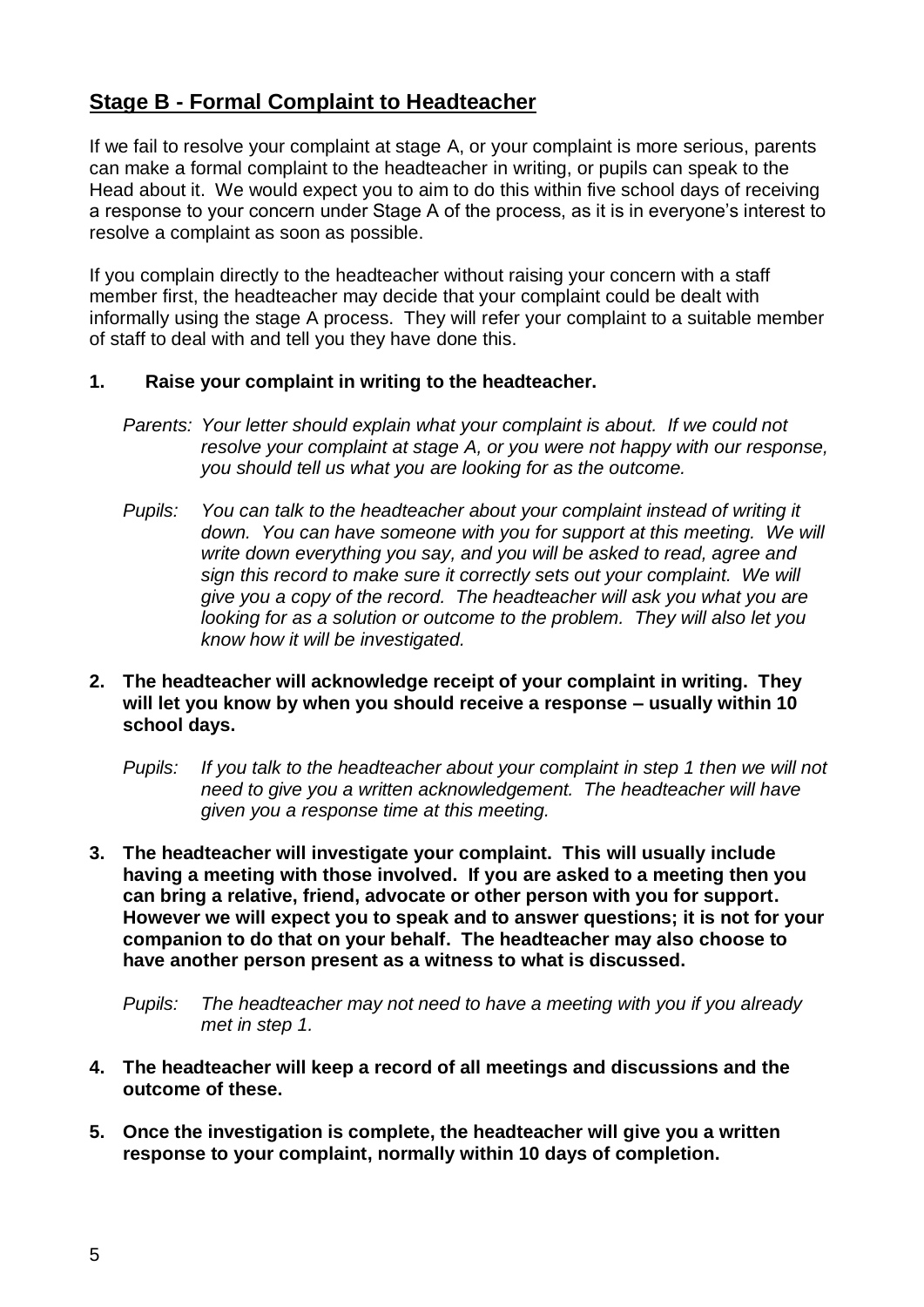#### *Pupils: The headteacher will also tell you their decision verbally to make sure you fully understand it and can ask any questions if necessary.*

If you feel your complaint has not been resolved at Stages A or B by the staff of the school, you may complain, in writing, to the Governing Body. The Local Authority has no role in determining the outcome of a complaint, but is available to guide the Governing Body on following the correct procedures*.*

If your complaint is against the Headteacher, and he/she cannot resolve it at stage A, the Chair of the Governing Body will investigate it at Stage B. If the complaint is not resolved here, Stage C will be implemented, as described below, where a committee of three governors will consider the complaint.

Your letter should be addressed to the Chair of the Governing Body and sent to the school marked 'Private and Confidential'. You should not involve any other governor as this stage.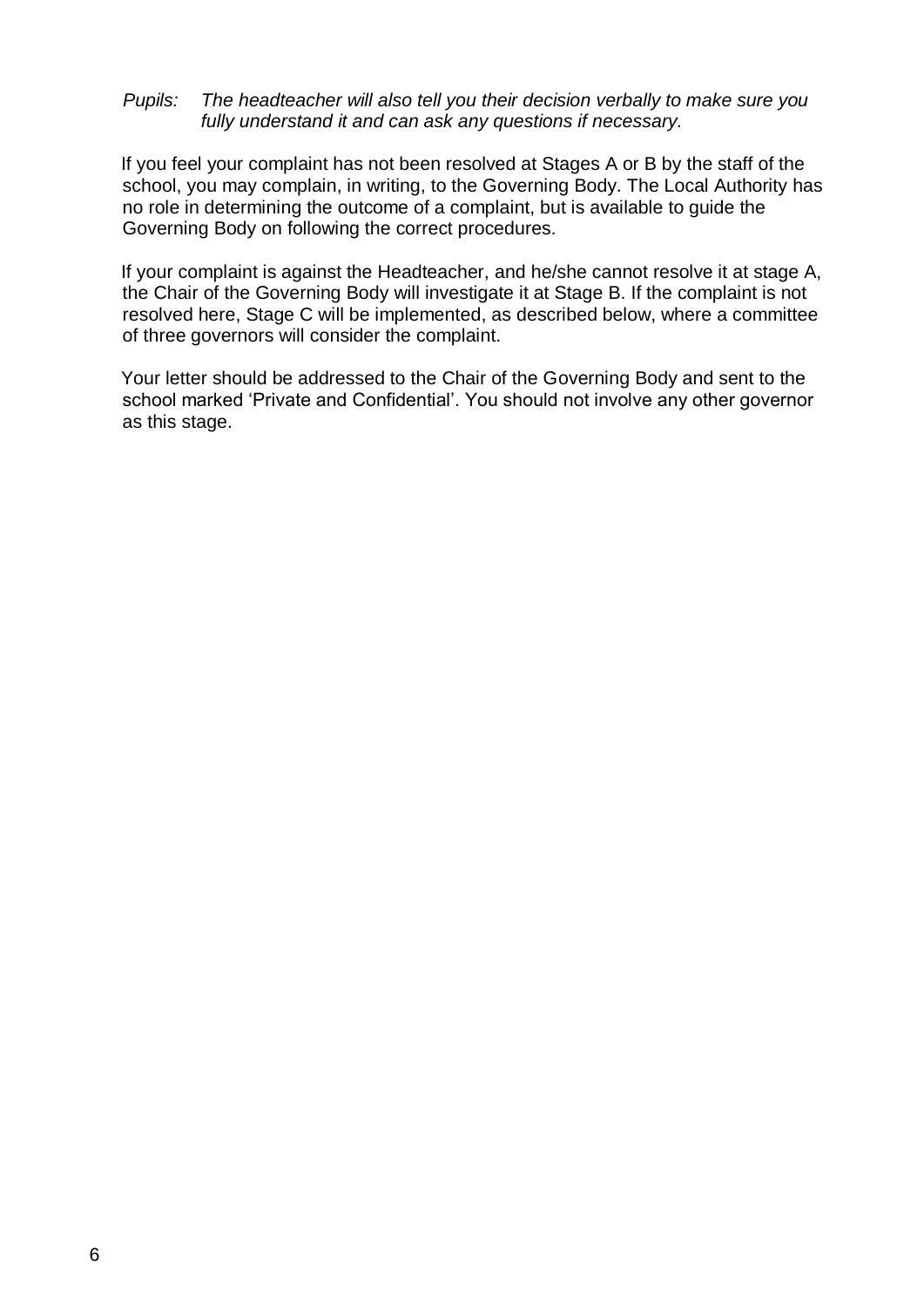## **Stage C - Formal Complaint to Governing Body**

It is rare that a complaint will progress to this stage. However, if we fail to resolve your complaint at stages A and B, or you feel that your complaint has not been dealt with fairly, you can make a formal complaint to the Governing Body. You should only complain directly to the Governing Body when there are special reasons for not using stages A and B, such as a serious complaint against the headteacher.

If the Chair of Governors receives a complaint that could have been dealt with at stages A and B, and these have not been used, he or she may refer your complaint back to the headteacher for investigation. They will tell you if this is the case.

- **1. Complaint made in writing to Chair of Governors, through the school's address. We would normally expect you to do this within five school days of receiving the school's response to stage B, or the Chair's response, if your complaint is against the Head.**
	- *Parents: Your letter should explain what your complaint is about, what the school has done to investigate and resolve it, and why you are not happy with the outcome.*
	- *Pupils: You can talk to the Chair of Governors about your complaint instead of writing it down. We will write down everything you say, and you will be asked to read, agree and sign this record to make sure it correctly sets out your complaint. We will give you a copy of the record. The Chair will ask you what you are looking for as a solution or outcome to the problem. They will also let you know how it will be investigated.*
- **2. The Chair will acknowledge receipt of your complaint in writing and will let you know how your complaint will be dealt with. The Chair will pass the complaint to the Governing Body Complaints Committee. The Complaints Committee will normally have a meeting with you within 15 school days of receipt of your letter. You will be asked to agree a suitable time and venue for the meeting. The letter will also tell you when all the evidence and documentation to be considered by the complaints committee must be received. Everyone involved will see the evidence and documentation before the meeting, while ensuring that people's rights to privacy of information are protected.**
	- *Pupils: If you talk to the Chair about your complaint in step 1 we will not need to give you a written acknowledgement. The Chair will have given you a response time at this meeting.*
- **3. The Committee will have at least three members. The Governing Body may decide that one of the people appointed to this committee is an independent person instead of a governor, but the majority of committee members will always be governors.**
- **4. The Complaints Committee will meet with you to consider the complaint. You can bring a relative, friend, advocate or other person with you for support. However, we will expect you to speak and to answer questions; it is not for your companion to do that on your behalf.**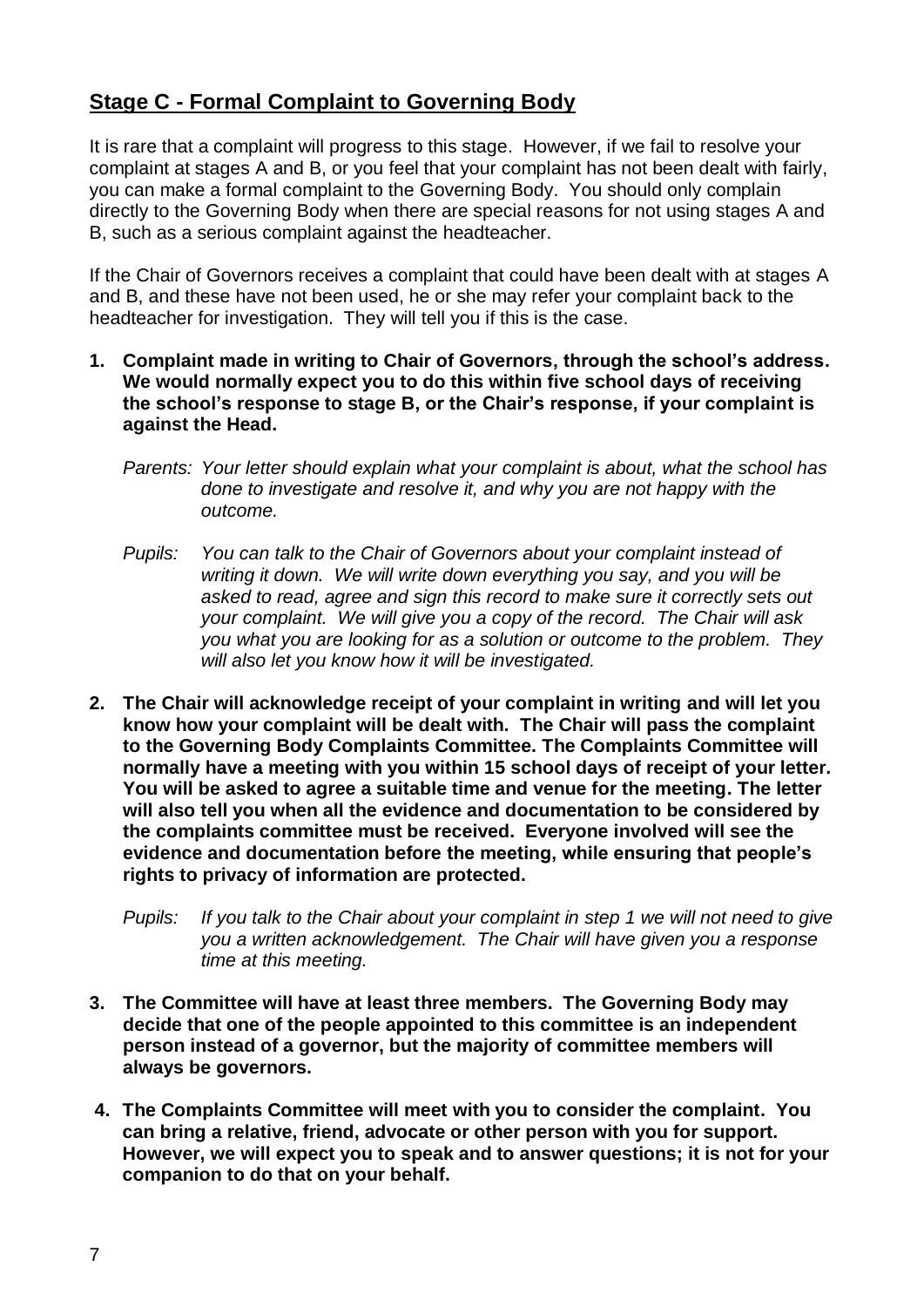#### *Pupils: You can ask someone else to help you explain your complaint at the meeting.*

**The meeting will be conducted in an informal way with each party treating the other with respect and courtesy. Normally, in order to deal with the complaint as quickly as possible, the Complaints Committee will not reschedule the meeting more than once; after that, the committee may think it reasonable to make a decision on the complaint in your absence to avoid unnecessary delays.**

At the meeting:

- you will be told the names and roles of the other people present;
- the purpose of the meeting will be explained;
- you will be asked to talk through your complaint. If you have witnesses they will be asked to give their evidence. The committee may ask you questions.
- the headteacher or other witnesses will explain the school's actions and response to the complaint. The committee may ask them questions.

At the end of the meeting the Chair will check:

- that you have said everything you wished to;
- that the committee has understood all the points made so that it is able to make a decision based on the facts:
- that you are clear about when you will be told the committee's decision and that you understand the decision will be final.
- **5. The Complaints Committee will consider all the evidence before reaching a decision. They may ask for advice from the Local Authority (Pembrokeshire County Council)**
- **6. The Committee will give you their decision in writing, usually within 10 school days of the meeting. They will tell you the reasons for their decision and any recommendation made to the school or GB as a result.**

*Pupils: The Chair of the complaints committee will also tell you their decision verbally to make sure you fully understand it and can ask any questions if necessary.*

- **7. We will keep a record of your complaint, including any evidence presented and minutes of any meetings or discussions, for seven years, unless your complaint involves negligence or child protection and safeguarding issues; in these cases, the record of your complaint, including any evidence presented and minutes of any meetings or discussions will be kept for a longer period of time (see page 3 for retention guidelines).**
- **8. Once you have been given a decision at the end of stage C the complaints process will end. There is no appeals process.**

If you are dissatisfied with the procedures used by the Governing Body to deal with your complaint, you can ask the Local Authority to review the Governing Body's actions. It is rare for a complaint to progress to this stage. Your request must be in writing to the Director for Education. We would normally expect you to do this within five school days of receiving the school's response to stage C.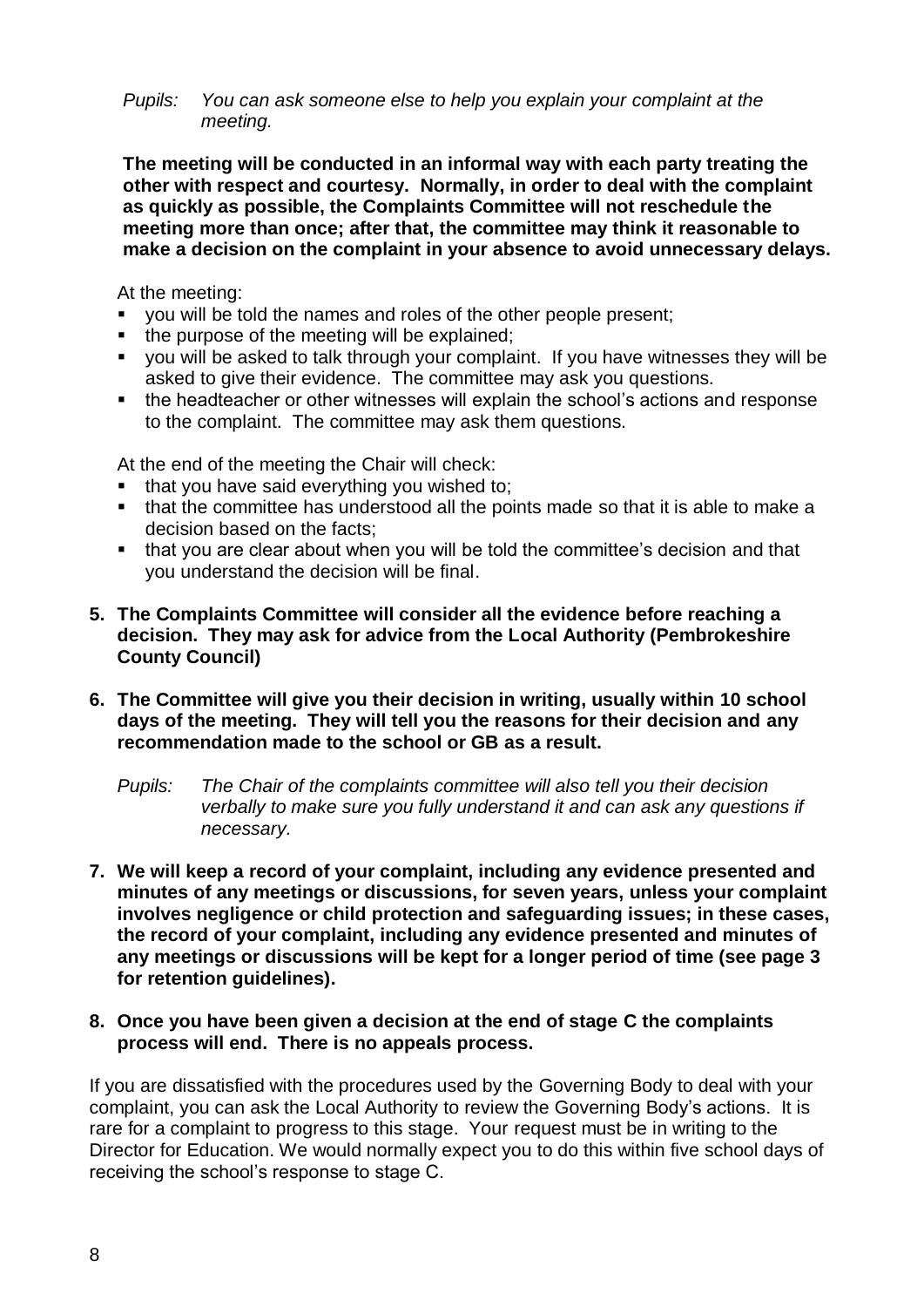The Local Authority will investigate the complaint or arrange for investigation by a third party. If the Local Authority concludes that the Governing Body has not followed its procedure, or has acted unreasonably, or has failed to carry out its statutory duty to deal with the complaint, then the Local Authority can direct the Governing Body to reconsider the complaint or to change its process to ensure future complaints are dealt with correctly. The Local Authority cannot, however, overturn any Governing Body decision in respect of the complaint.

The Local Authority will be the owner of the investigation report and related documents. Only the findings of the report will be made available to those involved in the investigation. If requested under the Freedom of Information Act 2000 and/or a subject access request (SAR), the report will be redacted according to the Data Protection Act 2018 prior to release.

Pembrokeshire County Council has its own published complaints policy and procedures. However, complaints relating to schools made directly to the county council will be referred back to the school to deal with.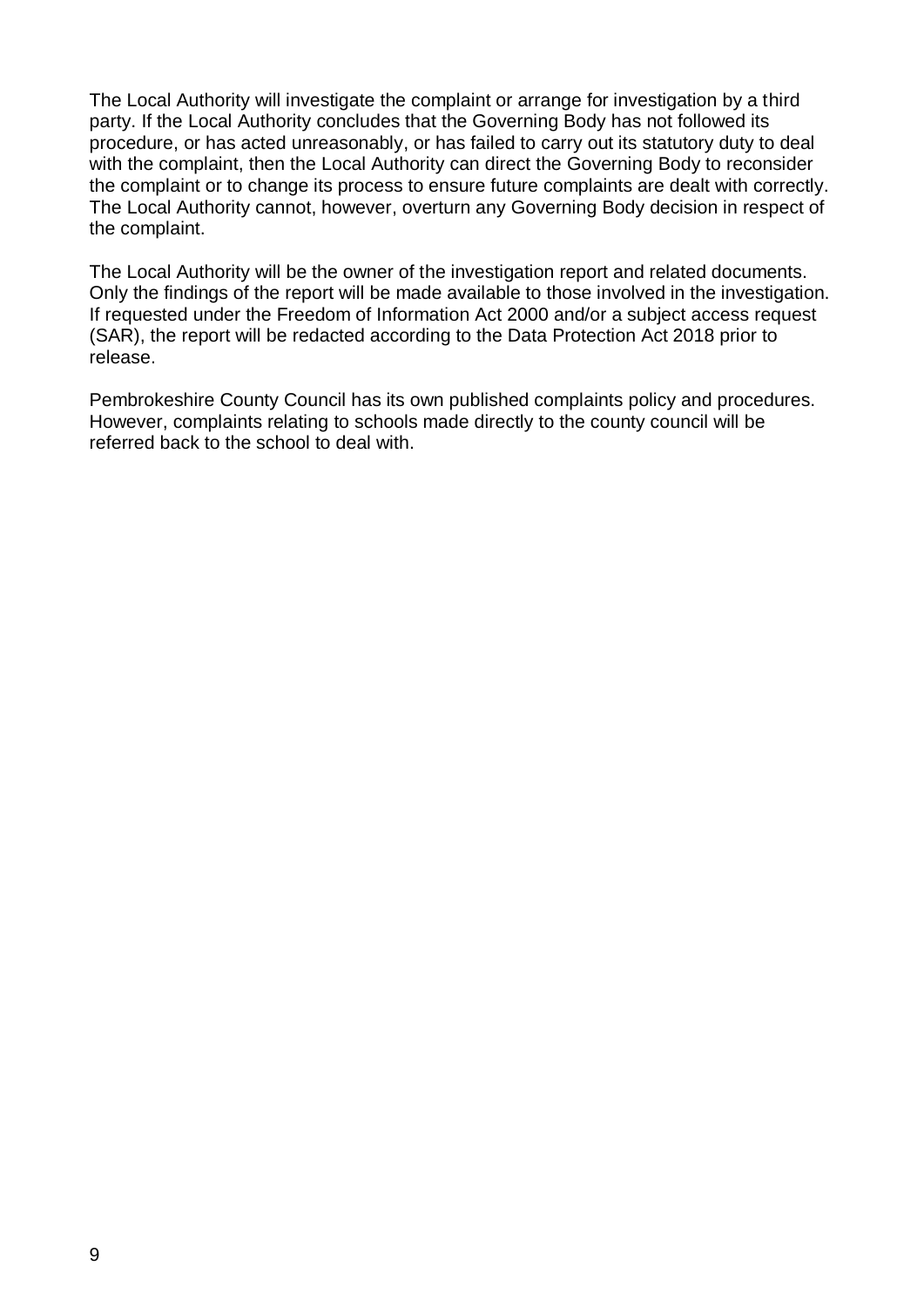## **Special Circumstances**

Where a complaint is made about any of the following, the complaints procedure will be applied differently.

i. **Complaints about the headteacher:** The complaint will be given to the chair of governors, who may delegate it to another governor who will investigate it.

It is important to first establish whether the complaint should be dealt with under a procedure for staff capability, staff grievance, staff disciplinary or child protection. If it does, then those procedures take precedence. If not, the complaint should proceed under Stage B of the school's complaints procedure. If you are not satisfied with the outcome at Stage B, you may take your complaint to Stage C. Any governor involved at Stage B will not be a committee member at Stage C.

ii. **Complaints about the chair:** The vice-chair of governors will be informed and will investigate the complaint or may delegate it to another governor. Stage B onwards of the complaints procedure will apply. Depending on the nature of the complaint the vice-chair should inform the Local Authority (and if appropriate the diocesan authority) that a complaint has been made and what action will be taken by whom.

If the complaint is upheld then the complaints committee should consider whether it needs to recommend to the full governing body that the chair should be removed and another governor appointed to that role.

iii. **Complaints about the chair of governors and the headteacher:** The vice-chair of governors will be informed and will investigate the complaint or may delegate it to another governor. Stage B onwards of the complaints procedure will apply. Depending on the nature of the complaint the vice-chair should inform the Local Authority (and if appropriate the diocesan authority) that a complaint has been made and what action will be taken by whom.

If the complaint is upheld then the complaints committee should consider whether it needs to recommend to the full governing body that the chair should be removed and another governor appointed to that role.

*Who can have access to the investigation report: the Complaints Committee may require the investigation report in order to make an informed decision. The Local Authority may also require a copy of the report in order to provide appropriate advice.* 

iv. **Complaints about the chair of governors and vice-chair of governors:** The complaint will be referred to the Clerk to the Governing Body who will inform the Chair of the Complaints Committee. Stage C of the complaints procedure will then apply.

If the chair of the complaints committee is the chair or vice chair of governors, then the complaint should be referred to another member of the complaints committee and another governor must take the place of the chair and/or vice chair on the complaints committee.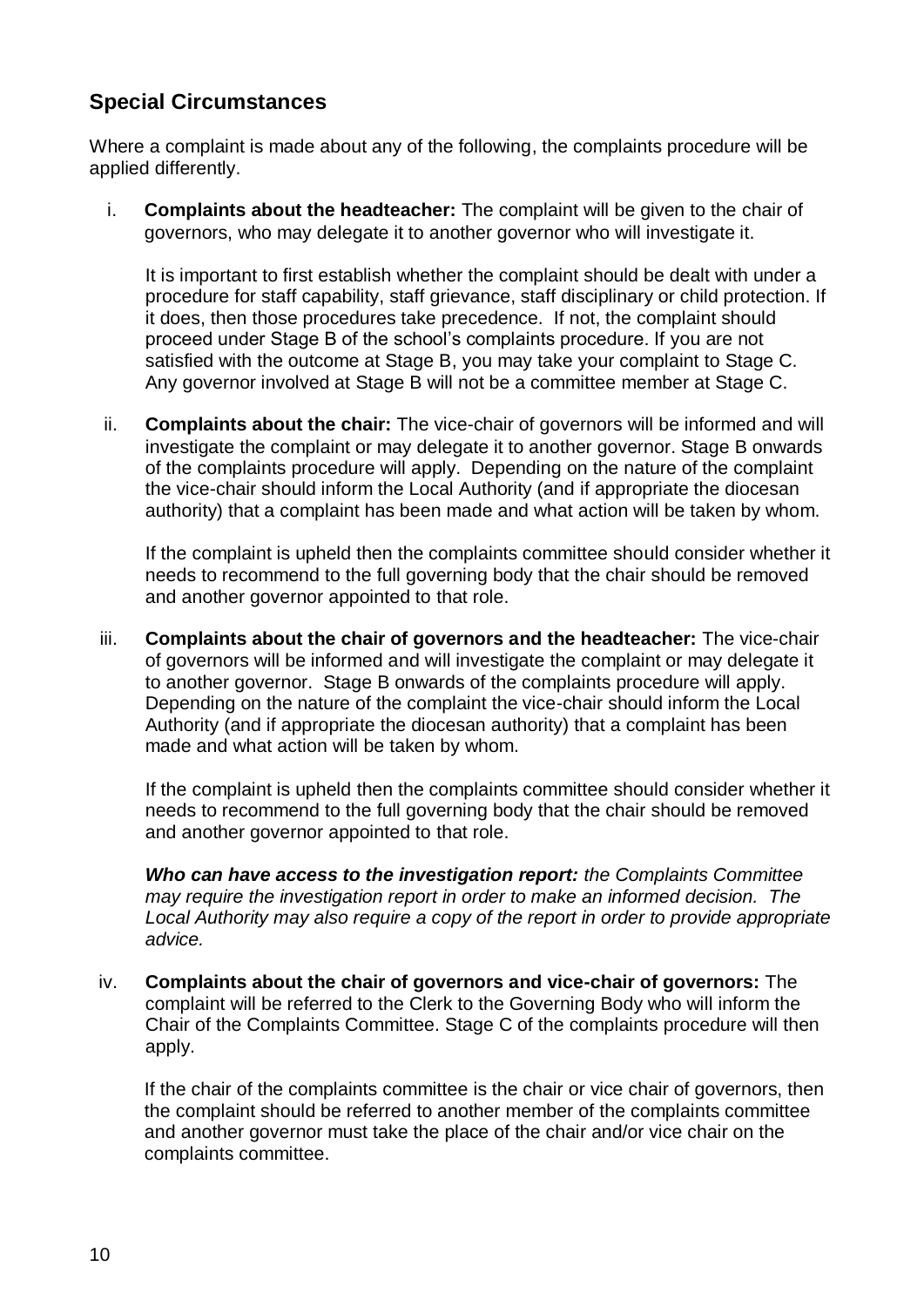v. **Complaints about a governor or group of governors:** The complaint will be referred to the chair of governors for investigation. The chair may alternatively delegate the matter to another governor for investigation. Stage B onwards of the complaints procedure will apply.

If the chair and vice chair are part of the group of governors, the complaint should be referred to the clerk of the governing body who should proceed as described previously for complaints about the chair and vice chair of governors (see iv above).

If so many governors are the subject of a complaint that too few remain to make up a complaints committee, or to provide a quorum for any subsequent decisions that the whole governing body might need to take, then the 'whole governing body' procedure described below should be used (see vi below).

If the complaint is upheld the complaints committee should consider whether to recommend to the governing body that some or all of the governors subject to the complaint should resign or be removed from the governing body. Care should be taken to ensure that no governors implicated in the complaint take part in investigating it, are members of the complaints committee or take part in any governing body discussion and decisions about governors resigning or being removed.

vi. **Complaints against the whole governing body:** The complaint will be referred to the Clerk to the Governing Body who will inform the Headteacher, Chair of Governors and Local Authority.

The local and/or diocesan authorities will agree arrangements with the governing body for independent investigation of the complaint. The local authority will investigate the complaint or arrange for investigation by a third party. Investigation will not be undertaken by the Clerk to the Governing Body or school staff.

If investigation suggests that there are grounds for the complaints, the local authority will arrange for the complaint to be heard by a committee of independent persons set up specifically for that purpose. The independent committee will act as a complaints committee would act at Stage C of the complaints procedure.

The local authority will be the owner of the investigation report and related documents. These will only be made available to those attending the independent complaints committee hearing. If requested under the Freedom of Information Act 2000 and/or a subject access request (SAR), the report will be redacted according to the Data Protection Act 2018 prior to release.

If the governing body does not cooperate with the local authority or a committee established by the local authority to consider the complaint, or acts against or fails to act on reasonable advice, then the local authority will be justified in considering using its powers of intervention. If a complaint provides evidence that a governing body is performing poorly, is acting unreasonably, or is in breach of the law, then the local authority may use its powers of intervention.

vii **Complaints about members of school staff, including any designated complaints officer:** A complaint about a member of staff will be passed to the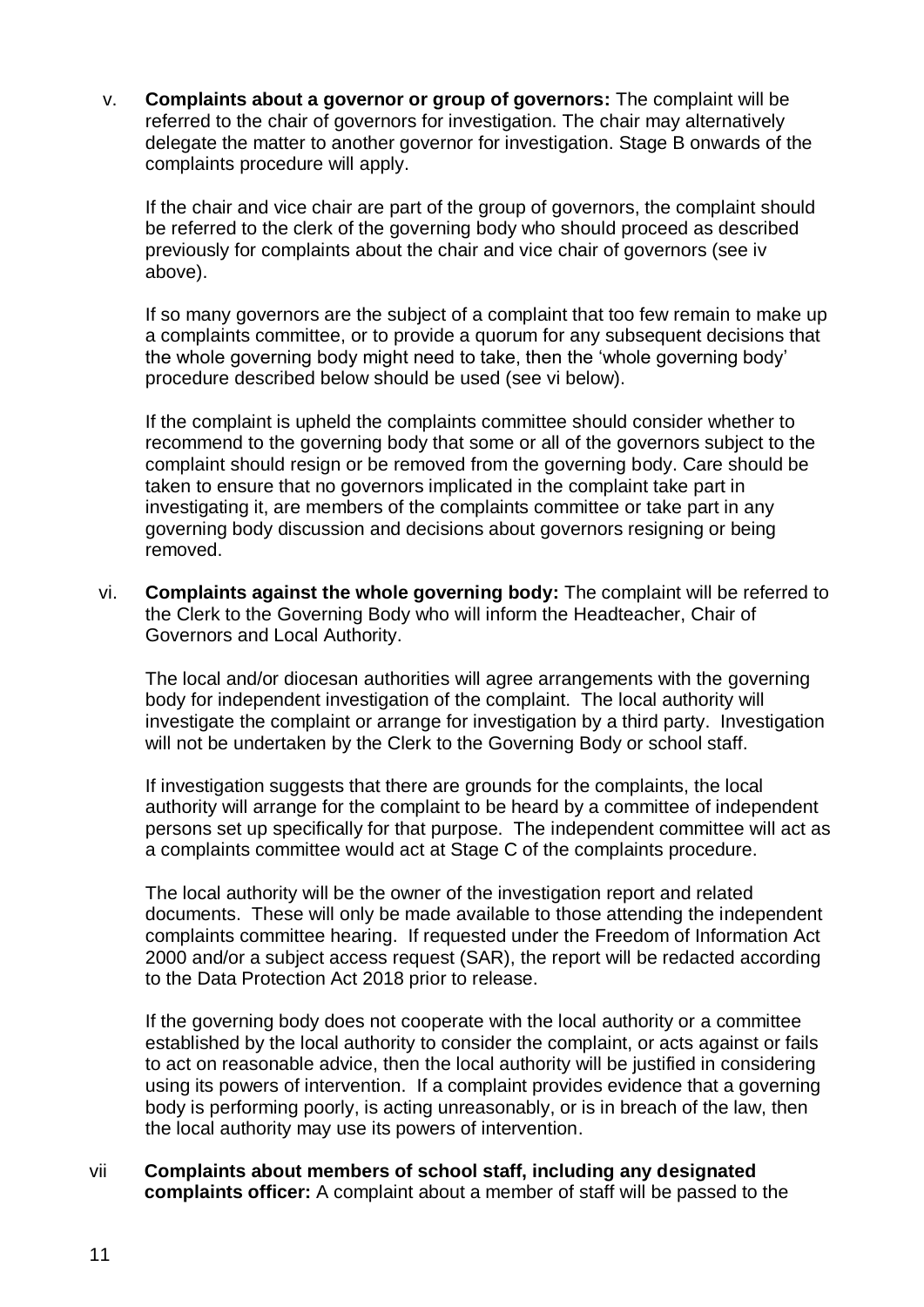headteacher. The headteacher may decide to delegate investigation to another senior member of staff under Stage A of the complaints procedure, or to investigate it themselves under Stage B. If you are not happy with the outcome you may proceed through the complaints procedure until Stage C is completed. Care should be taken that if there are matters of a staff disciplinary or capability nature that procedures for those are followed and take precedence.

- viii **Anonymous complaints:** anonymous complaints will be recorded and investigated where possible and appropriate, but especially if there is a suggestion of criminal conduct or concerns about child safeguarding, in which case the local authority/police, as appropriate, will be informed. Consideration will be given to whether the complainant could be afraid of being identified; this may be particularly pertinent in the case of complaints made by pupils who may fear being labelled troublemakers. Where appropriate, anonymous complaints may be considered under another suitable policy, such as Whistleblowing.
- ix **Complaints that overlap with other functions of the Local Authority, e.g. social care:** The Local Authority will notify the school(s) in question without delay that a joint complaint has been received. A discussion will be held at the outset with the school for a decision to be made about who is the most appropriate body to consider the complaint; the Local Authority should duly notify the complainant of the decision.

In the event the complaint is multifaceted, and a decision is made that the complaint needs to be considered by both bodies, the complainant should be:

- (i) clearly informed as to which body is responsible for the investigation of each aspect of the complaint
- (ii) provided with copies of each of the bodies complaints policies and their attention drawn to the timeframe for each of the investigation processes
- (iii) provided with the contact details of the relevant liaison officer within the Local Authority and the school for the purposes of the impending investigation.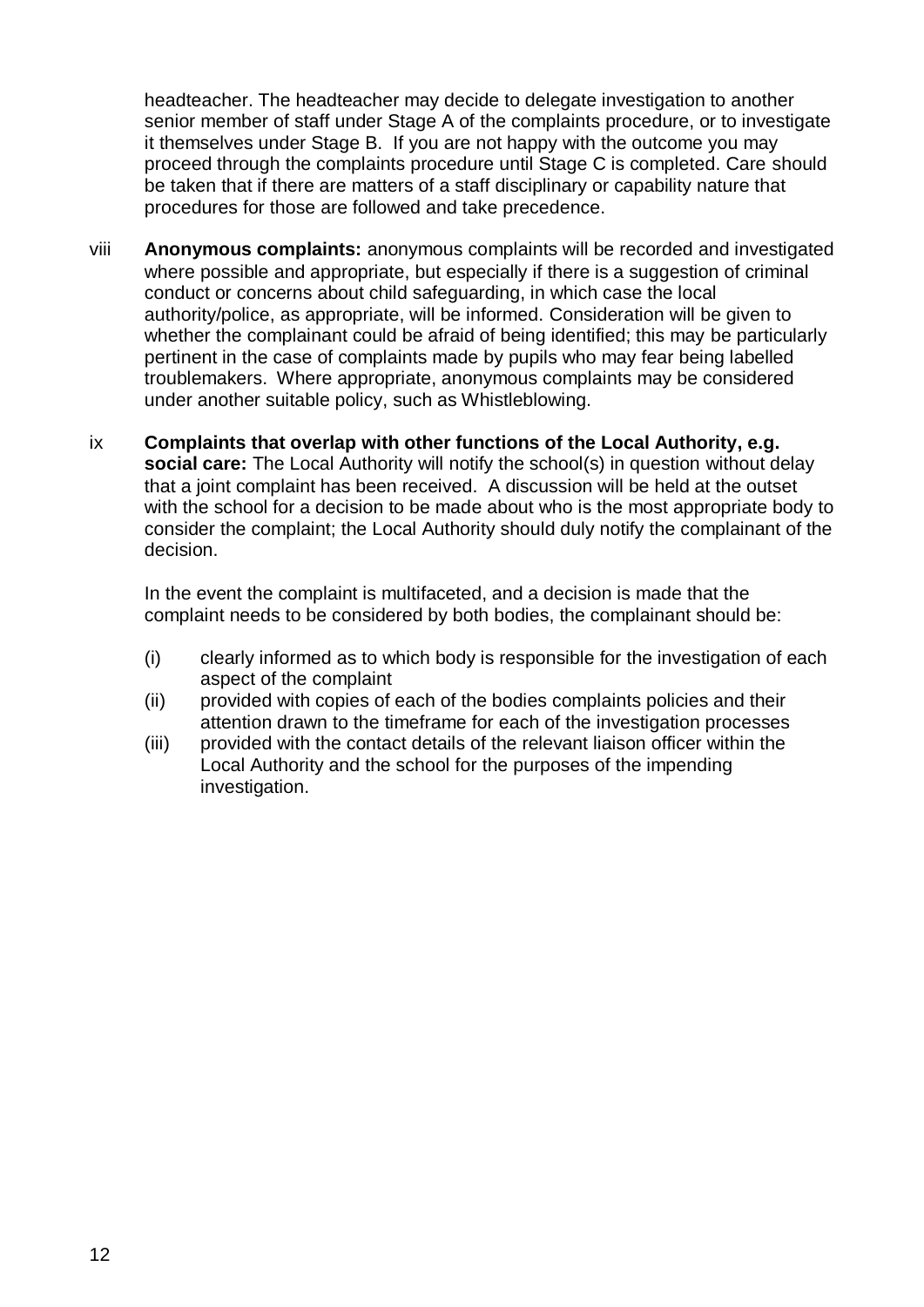## **Complaints that are withdrawn**

A complainant may withdraw a complaint at any time. A record of the complaint will be kept and a letter sent to the complainant stating that because the complaint is withdrawn the complaints procedure will not be used. These actions are taken in order to have a record and also to manage vexatious complainants.

### *The next screen / page has a summary of the school's complaints procedures*

Signed by chair of governors on behalf of the governing body: ……………………………..

| (by full governing body) |  |
|--------------------------|--|

Date of review: ………………………………………………………………….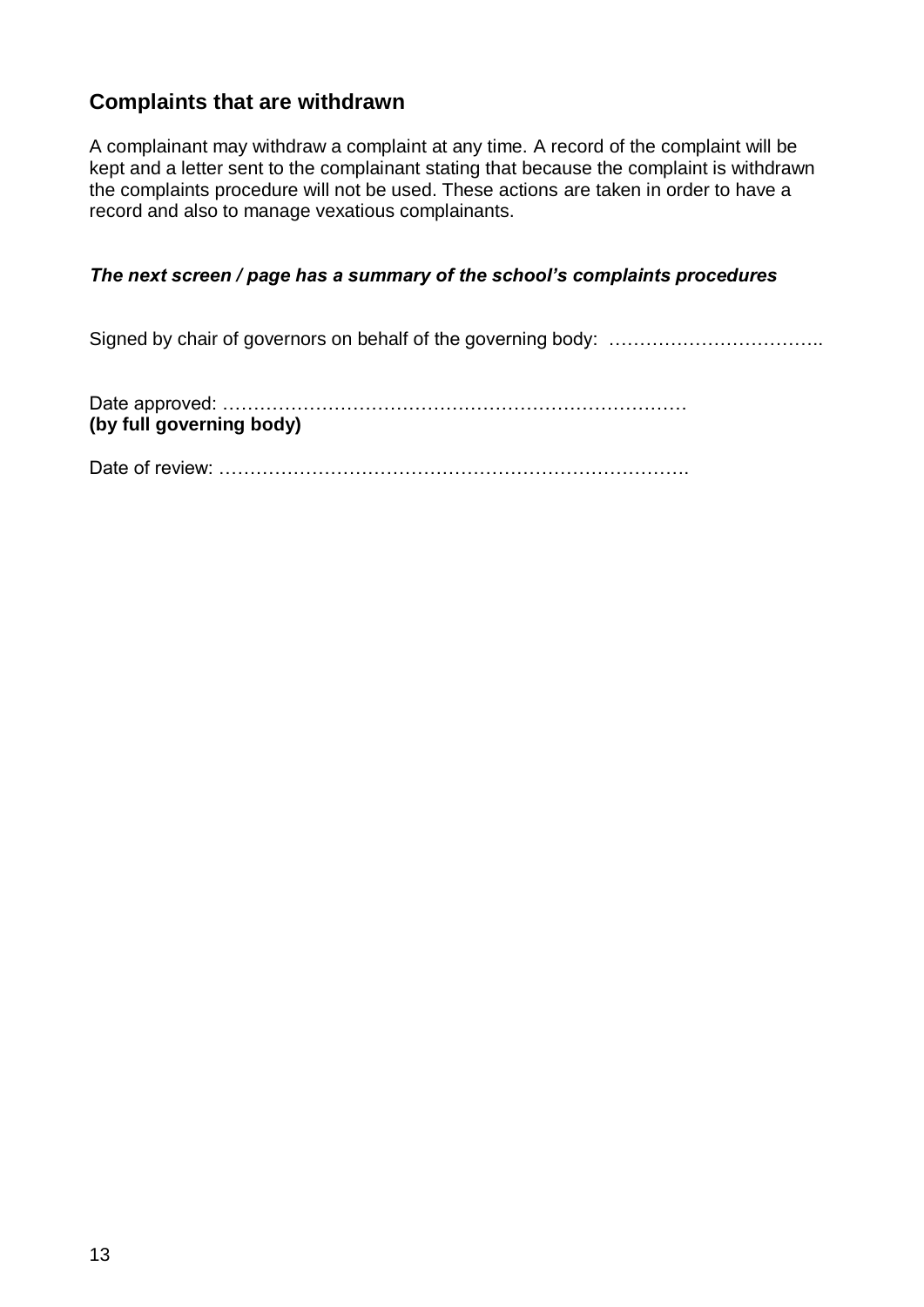## **Summary of school's complaints procedures**

| <b>Stage A</b>                                              | <b>Stage B</b>                                    |                                                                                | <b>Stage C</b>                                                                                                                           |
|-------------------------------------------------------------|---------------------------------------------------|--------------------------------------------------------------------------------|------------------------------------------------------------------------------------------------------------------------------------------|
| <b>Complaint against a</b><br>member of staff               | <b>Complaint</b><br>against a<br>member of staff  | <b>Complaint</b><br>against Head                                               | <b>Complaint against a</b><br>member of staff or Head                                                                                    |
|                                                             |                                                   |                                                                                |                                                                                                                                          |
| Dealt with informally<br>by staff member or<br>line manager | Headteacher<br>investigates<br>original complaint | Chair of GB<br>investigates<br>or delegates<br>another<br>governor to<br>do so | <b>GB Complaints Committee</b><br><b>OR Joint Complaints</b><br><b>Committee</b> of at least three<br>members considers the<br>complaint |
|                                                             |                                                   |                                                                                |                                                                                                                                          |
| Parent informed of<br>outcome                               | Parent informed<br>of outcome                     | Parent<br>informed of<br>outcome                                               | Parent informed of<br>outcome                                                                                                            |
|                                                             |                                                   |                                                                                |                                                                                                                                          |
| If not resolved, move<br>to Stage B                         | If not resolved, move to Stage C                  |                                                                                | No appeal against<br>outcome                                                                                                             |
|                                                             |                                                   |                                                                                | LA can be asked to<br>consider if the GB has<br>acted reasonably in<br>considering the complaint                                         |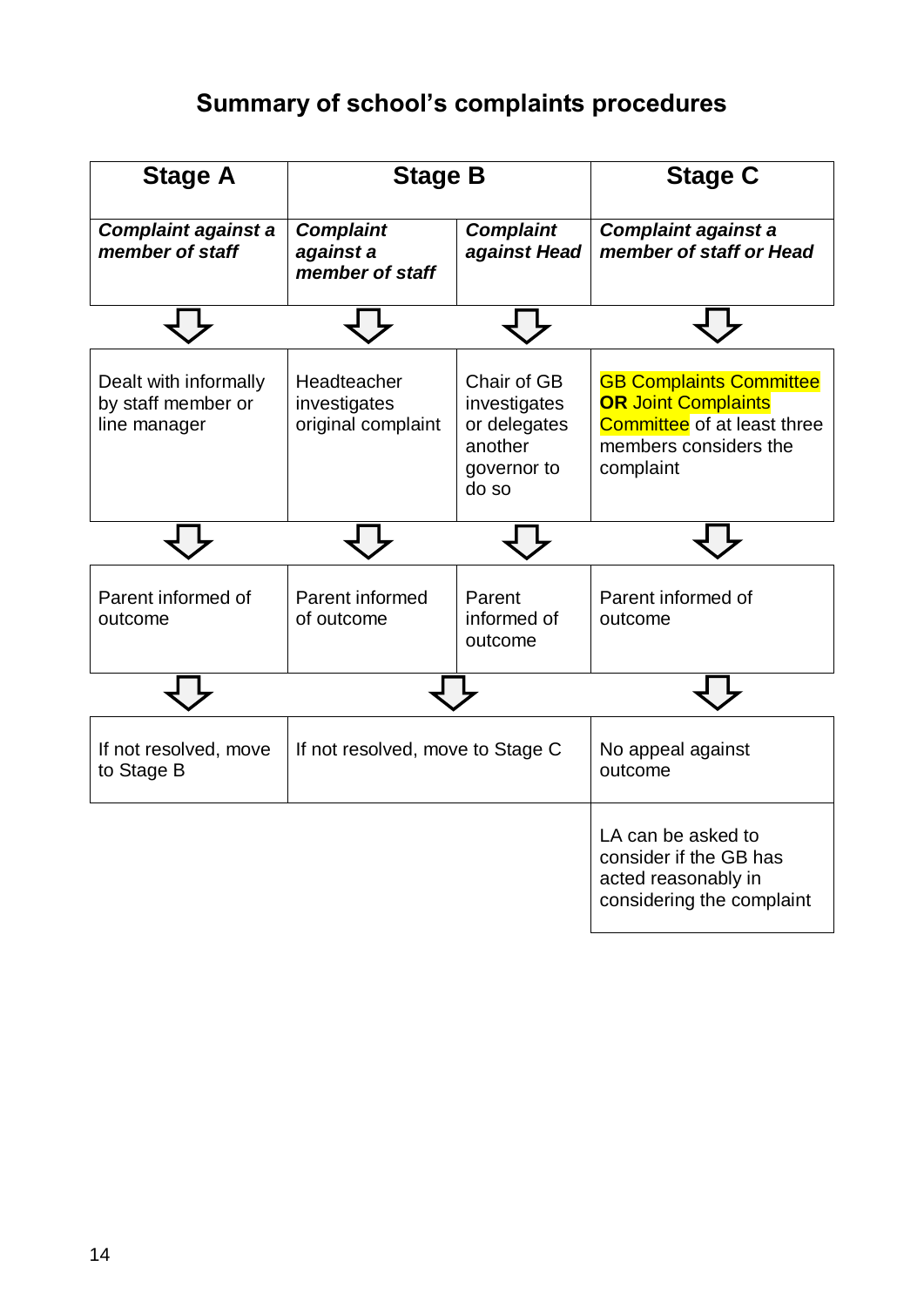### **Appendix 1: Unreasonably Persistent Communications and Unreasonable Correspondent Behaviour Procedure**

## **1. Background**

- 1.1 The School/Governing Body is committed to serving all correspondents impartially and to providing a high quality service to those who communicate with us. As part of this commitment, the School/Governing Body does not normally limit the contact correspondents have with the School/Governing Body. Communication under this policy includes communication by face to face interviews, written correspondence (including emails and faxes) and by telephone.
- 1.2 However there are a small number of members of the public who act in an unreasonable or unacceptable manner when contacting staff in the School/the Governing Body. In some cases, through the frequency and nature of their contact with the School/Governing Body, they can hinder the consideration of their own or other persons' service requirements. In some instances the sheer number or nature of their contact lead them to be considered as 'persistent' or 'vexatious' in their dealings with the School/Governing Body.
- 1.3 In these exceptional cases, where the nature of the contact or the action of the correspondent is unreasonable or unacceptable, the School/Governing Body reserves the right to take action to manage contact in order to protect the interest of staff, the School and the wider public it serves.
- 1.4 In taking this action, the School/Governing Body will ensure that other members of the public or the school staff do not suffer any detriment from correspondents acting unreasonably. However, in doing so it will still enable the correspondent deemed an 'unreasonable correspondent' to have any legitimate concerns addressed.

## **2. Why have a procedure?**

- 2.1 The Data Protection Act 2018, Article 12(5), The Freedom of Information Act 2000, Section 14, and the Environment Information Regulations 2004, Reg.12, have provisions which deal with the concept of excessive, persistent and/or vexatious requesters and authorise a reduced level of compliance to such requests and these statutory provisions have a separate system for appeals, which does not include the School's complaints procedure.
- 2.2 The Local Government Ombudsman's publication "Guidance note on 'unreasonably persistent' complainant and 'unreasonable complainant behaviour' by analogy is applicable. It states:

*"Having a policy on unreasonably persistent and unreasonable complainant behaviour and corresponding guidance for staff on procedure should help authorities deal with complainants in ways which are demonstrably consistent and fair. It also helps staff to understand clearly what is expected of them, what options for action are available, and who can authorise these actions. In the absence of such guidance staff are likely to have greater problems with unreasonable and unreasonably persistent complainants. In addition, it provides a yardstick against which performance can be assessed for monitoring purposes."*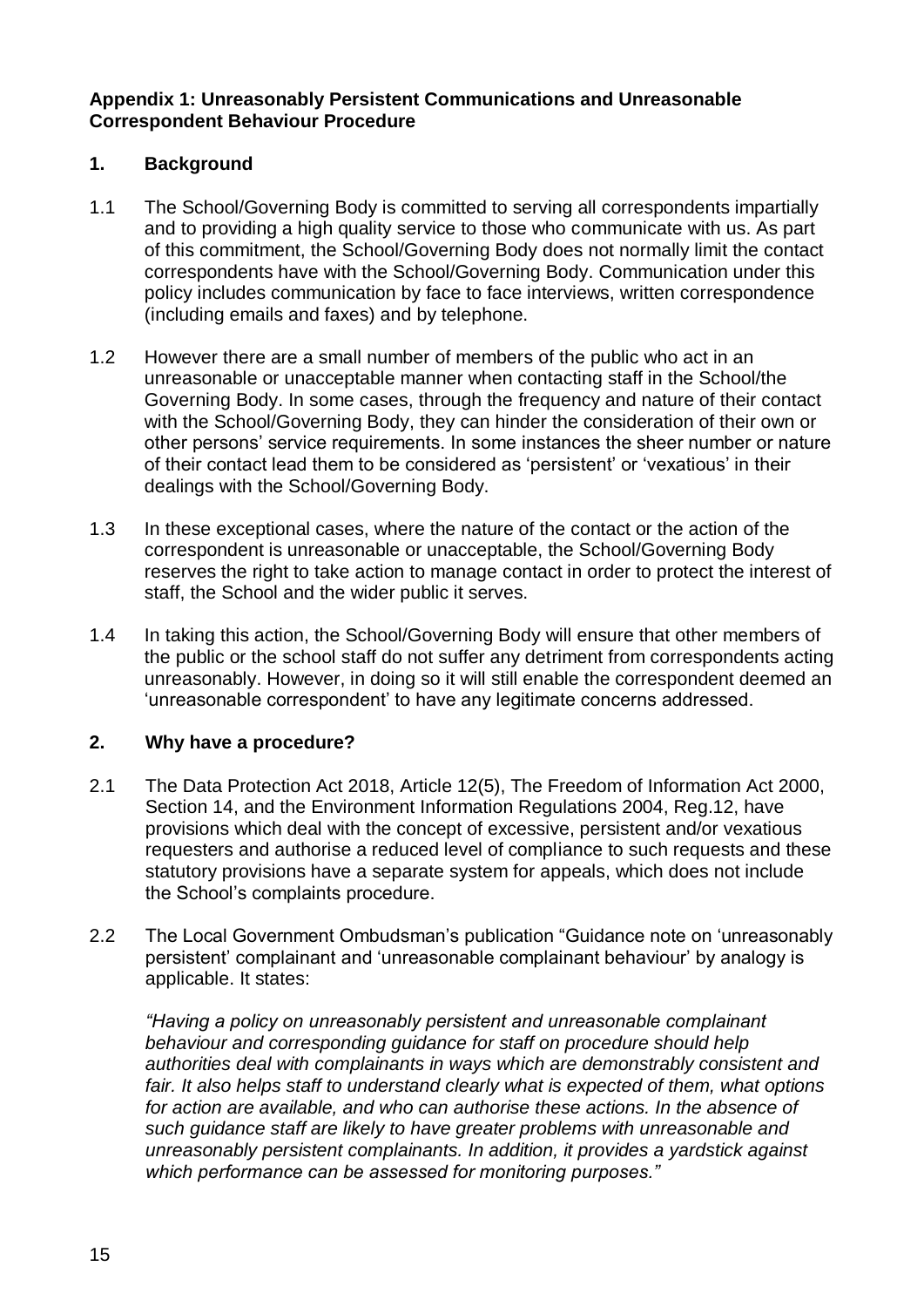- 2.3 It is felt that a similar consideration should apply to correspondents who are making persistent demands for services or voicing objections to policy considerations, which are unreasonable and/or persistent. There are also occasions when the correspondent's communication with staff/governors falls below the expected standard of respect that everyone is entitled to receive. Such contact does not fall within the remit of the School's Complaints Policy.
- 2.4 The School/Governing Body, as an employer, has to provide a safe system of working for its staff and the pressures in workload and stress that can arise from persistent contact can have consequences for the staff and ultimately the School and its correspondents.

## **3. Defining Unacceptable Actions by Correspondents**

3.1 Some people may act out of character in times of trouble or distress. There may have been upsetting or distressing circumstances leading up to the contact. The School/Governing Body does not view behaviour as unacceptable just because a correspondent is forceful or determined. In fact, it is accepted that such conduct can be a positive advantage when pursuing local resolution of a concern or a request for service. However, the actions of people who are angry, demanding or persistent may result in unreasonable demands or unacceptable behaviour towards staff. It is these actions that are considered unacceptable and that this policy aims to manage. Staff have been trained to distinguish between assertiveness and aggression and abuse. These actions have been grouped under three broad headings listed below. However, particular care must be taken in dealing with correspondents who have a learning disability or mental health problem whose condition may impact on their behaviour or understanding of school processes or decisions. Guidance should be sought from the Governors' Support Services team.

## **3.2 Aggressive or Abusive Behaviour**

- (i) Violence is not restricted to acts of aggression that may result in physical harm. It also includes behaviour or language (whether oral or written) that may cause staff to feel afraid, threatened, offended or abused.
- (ii) Examples of behaviours grouped under this heading include threats, physical violence, personal verbal abuse, unsubstantiated allegations, derogatory remarks and rudeness. It is considered that inflammatory statements and unsubstantiated allegations can be abusive behaviour.
- (iii) Staff/governors are to be treated with courtesy and with respect. Violence or abuse towards any member of staff/governor is unacceptable. The anger felt by some correspondents involves the subject matter of their concerns. However, it is not acceptable when anger escalates into aggression directed towards staff/governors.

## **3.3 Unreasonable Demands**

(i) A correspondent may make what are considered to be unreasonable demands through the amount of information they seek, the nature and scale of service they expect or the number of approaches they make. What amounts to unreasonable demands will always depend on the circumstances surrounding the behaviour and the seriousness of the issues raised by the correspondent.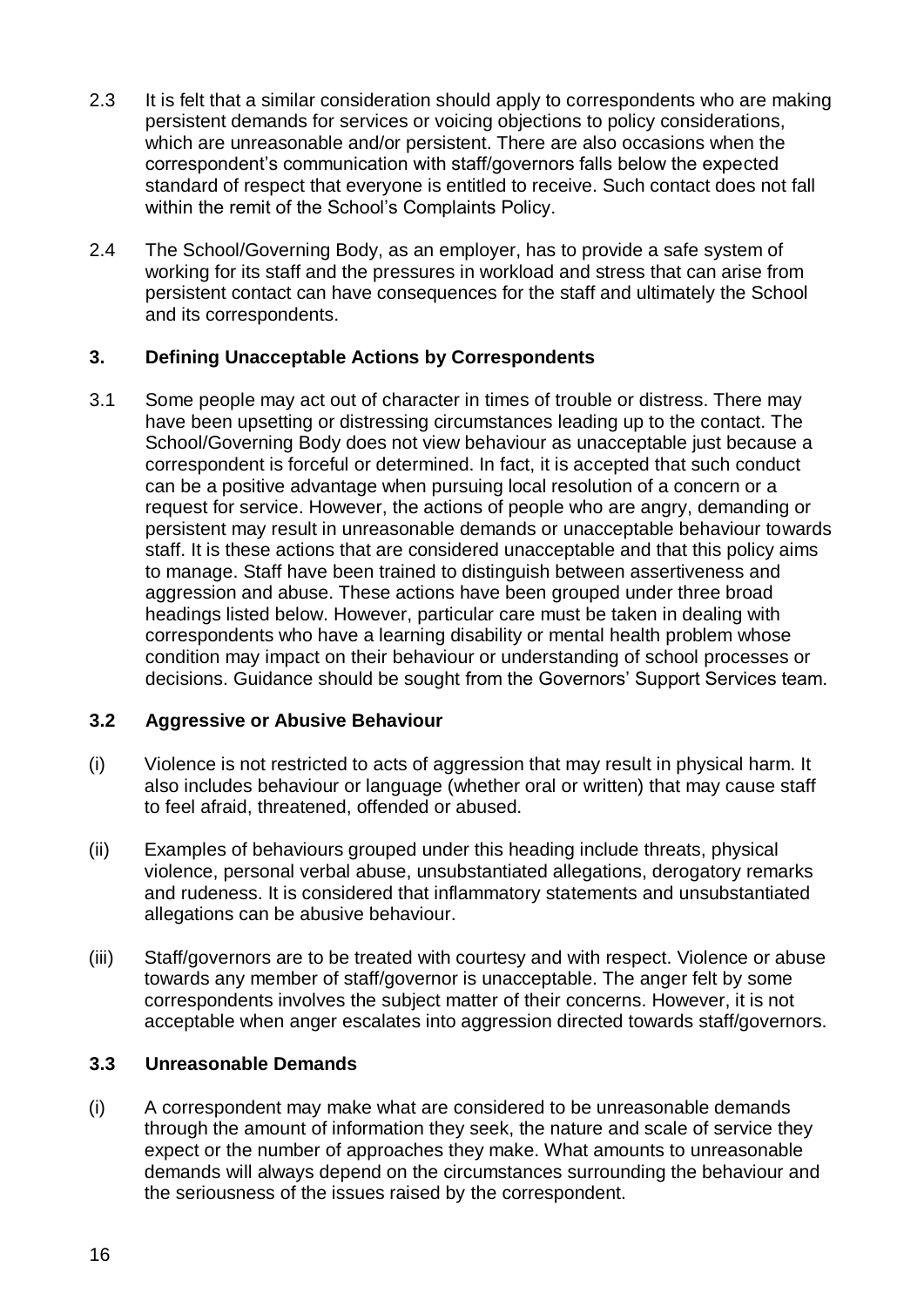- (ii) Examples of actions grouped under this heading include demanding responses within an unreasonable timescale, insisting on seeing or speaking to a particular member of staff/governor, continual phone calls or correspondence, repeatedly changing the substance of the contact or raising unrelated concerns.
- (iii) These demands are considered unacceptable and unreasonable if they start to impact substantially on the work of the School/Governing Body, such as taking up an excessive amount of staff/governor time to the disadvantage of other correspondents or services.

### **3.4 Unreasonable Persistence**

- (i) It is recognised that some people will not or cannot accept the outcome of decision on a complaint or other investigations into their concerns. They may submit a complaint through the adopted complaints procedures if they feel that the School/Governing Body has not dealt with them in a fair manner but if they persist in disagreeing with the action or decision taken or contact the School/Governing Body persistently about the same issue this will be deemed unreasonable persistence.
- (ii) Also within this category is the refusal to accept the School/Governing Body's decision on a matter of policy or strategy. Objections may be pertinent to the consideration of the matter in the first instance but persistence in continuing such correspondence or other contact can intrude on the School's normal service delivery, especially when invalid complaints are submitted, and will be deemed to be unreasonable persistence.
- (iii) Examples of actions grouped under this heading include: persistent refusal to accept a decision made in relation to a complaint; persistent refusal to accept explanations relating to what can or cannot be done; continuing to pursue the same issue without presenting any new information; seeking to prolong contact by changing the substance of their issue; continually raising new issues and questions whilst the first issue is being addressed.
- (iv) The way in which these correspondents approach the School/Governing Body may be entirely reasonable, but it is their persistent behaviour in continuing to do so that is not.
- (v) The actions of persistent correspondents are considered to be unacceptable when they take up what is regarded by a senior manager as being a disproportionate amount of staff time and resources.

## **4 Managing Unacceptable Actions by Correspondents**

4.1 There are relatively few correspondents whose actions are considered to be unacceptable. How these actions are managed depends on their nature and extent. If it adversely affects the School's/Governing Body's ability to do its work and provide a service to others, the correspondents contact with the School/Governing Body may need to be restricted in order to manage the unacceptable action. The aim will be to do this in a way, wherever possible, that allows the service provided to the correspondent to continue to be delivered. Contact in person, by telephone, fax, letter or electronically or by any combination of these may be restricted.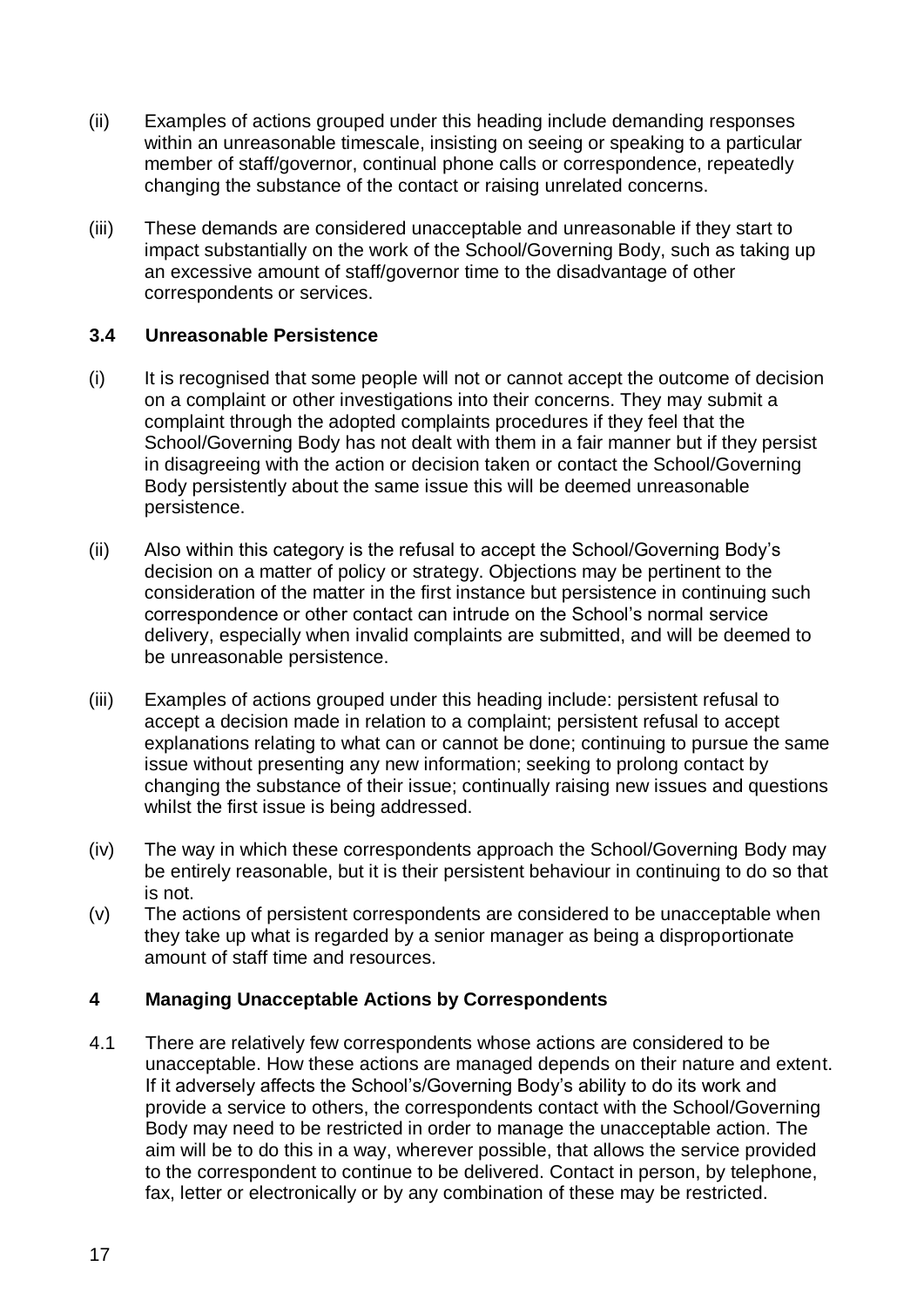Effort will be made to try to maintain at least one form of contact. In extreme situations, the correspondent will be told in writing that their name is on a 'no personal contact' list. This means that they must restrict contact with the School/Governing Body to either written communication or through a third party.

- 4.2 The threat or use of physical violence, verbal abuse or harassment towards staff/governors is likely to result in the ending of all direct contact with the correspondent. Incidents will be reported to senior managers and may be reported to the police. This will always be the case if physical violence is used or threatened.
- 4.3 The School/Governing Body will not deal with correspondence that is abusive to staff/governors or contains allegations that lack substantive evidence. When this happens the correspondent will be told that their correspondence is considered offensive, unnecessary and unhelpful. They will be asked to stop communicating in such a manner and the member of staff/governor will state that there will be no response to their correspondence if they do not stop. Future contact may be required to be through a third party.
- 4.4 School staff/governors will end telephone calls/meetings if the correspondent is considered aggressive, abusive or offensive. The staff member/governor involved has the right to make this decision, tell the correspondent that the behaviour is unacceptable and end the call/meeting if the behaviour does not stop.
- 4.5 Where a correspondent repeatedly phones, visits the School, sends irrelevant documents or raises the same issues, the School/Governing Body may decide to:
- (i) only take telephone calls from the correspondent at set times on set days or put an arrangement in place for either a dedicated telephone number or only one member of staff/governor to deal with calls or correspondence from the correspondent in the future;
- (ii) require the correspondent to make an appointment to see a named member of staff/governor before visiting the School or that the correspondent contacts the School/Governing Body in writing only;
- (iii) return the documents to the correspondent or, in extreme cases, advise the correspondent that further irrelevant documents will be destroyed;
- (iv) take other action considered appropriate by the School/Governing Body. However, the correspondent will always be told what action is being taken and why.
- 4.6 Where a correspondent continues to correspond on a wide range of issues or pursues a single issue persistently, and this action is considered excessive, then the correspondent is told that only a certain number of issues will be considered in a given period and asked to limit or focus their requests accordingly.
- 4.7 A correspondent's action may also be considered unreasonably persistent if after making a formal complaint, all internal review mechanisms have been exhausted and the correspondent continues to dispute the decision relating to their complaint (apart from through the recognised process of the Complaints procedure). The correspondent will be told that no future phone calls will be accepted or interviews granted concerning this matter.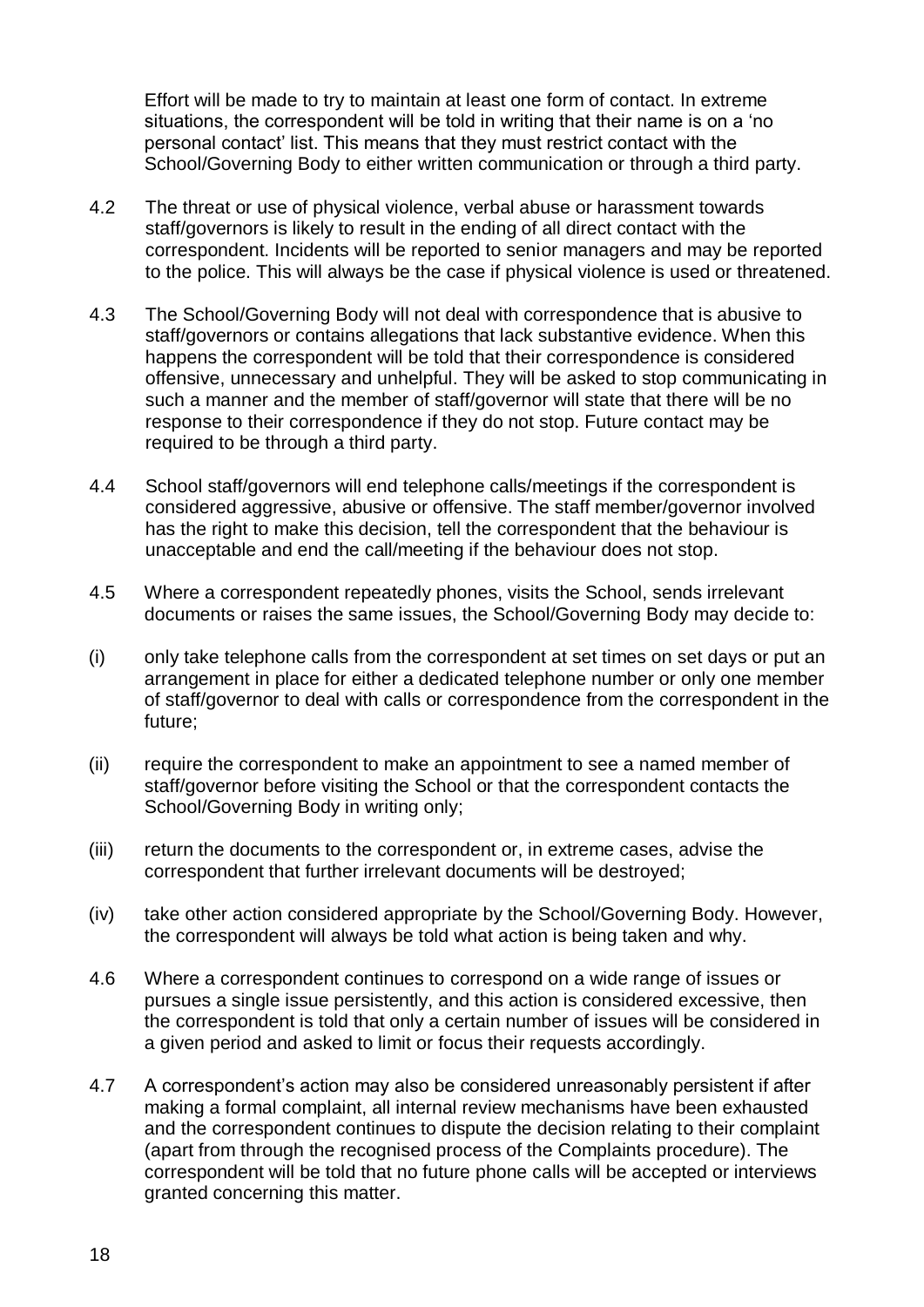Any future contact by the correspondent on this issue must be in writing. Future correspondence is read and filed, but **only acknowledged or responded to if the correspondent provides significant new information relating to the complaint.** 

## **5. Deciding to Restrict Correspondent Contact**

- 5.1 Staff/governors who directly experience aggressive or abusive behaviour from a correspondent have the authority to deal immediately with that behaviour in a manner they consider appropriate to the situation and in line with this policy.
- 5.2 With the exception of such immediate decisions taken at the time of an incident, e.g. aggressive behaviour or threats of violence or abuse, decisions to restrict contact are only taken after careful consideration of the situation by the Headteacher and/or Chair of Governors. They should consider whether further action is necessary prior to taking the decision to designate the correspondent as unreasonable or unreasonably persistent, e.g. if no meeting has taken place between the correspondent and the Headteacher and/or Chair of Governors, and provided that nothing is known about the correspondent which would make this unadvisable, an offer of a meeting with the Headteacher and/or Chair of Governors should be considered. Sometimes such meetings can dispel misunderstandings and move matters towards a resolution.
- 5.3 If more than one department/member of staff/governor is being contacted by an unreasonably persistent correspondent, consider:
	- setting up a strategy meeting to agree a cross-departmental approach; and
	- designating a key officer to co-ordinate the School/Governing Body's response(s).
- 5.4 If the correspondent has disabilities, an advocate might be helpful to both parties: consider offering to help the correspondent find an independent one.
- 5.5 Before applying any restrictions, the correspondent should be given a warning that if their actions continue the School/Governing Body may decide to treat them as unreasonably persistent.
- 5.6 Wherever possible, the correspondent is to be given the opportunity to modify their behaviour or action before a decision is taken. The correspondent will be informed in writing why a decision has been made to restrict future contact, the restricted contact arrangements and, if relevant, the length of time that these restrictions will be in place, as well as their right to appeal. A copy of this policy will be enclosed with the letter. If the restricted contact arrangement relate to contact by telephone, information will be passed to Mr. Jones.

## **6. Appealing a Decision to Restrict Contact**

6.1 A correspondent can appeal a decision to restrict contact or a continuation of restricted contact following a review. The governor who was not involved in the original decision (usually the Vice-Chair of Governors) will consider the appeal. They advise the correspondent in writing that either the restricted contact arrangements still apply or a different course of action has been agreed.